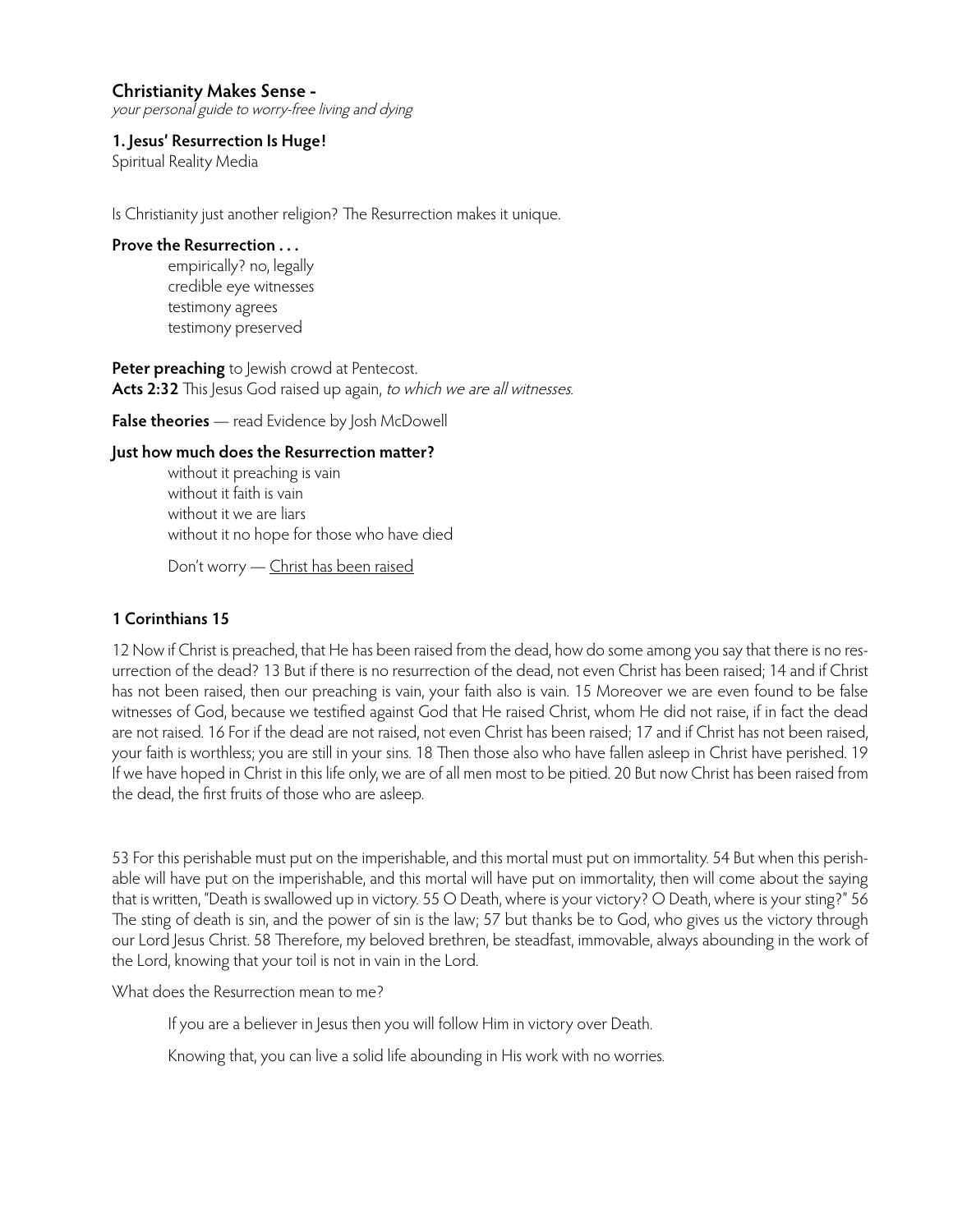your personal guide to worry-free living and dying

## **2. Who Is Jesus?**

Spiritual Reality Media

# **John 8**

12 Then Jesus again spoke to them, saying, "I am the Light of the world; he who follows Me will not walk in the darkness, but will have the Light of life."

- **Liar** 13 So the Pharisees said to Him, "You are testifying about Yourself; Your testimony is not true." the Father and I agree on my testimony
- **Lunatic** 48 The Jews answered and said to Him, "Do we not say rightly that You are a Samaritan and have a demon?" you are of your father, I am of mine
- **Lord** 58 Jesus said to them, "Truly, truly, I say to you, before Abraham was born, I am." they picked up stones to stone Him

## **Colossians 1**

15 He is the image of the invisible God, the firstborn of all creation. 16 For by Him all things were created, both in the heavens and on earth, visible and invisible, whether thrones or dominions or rulers or authorities — all things have been created through Him and for Him. 17 He is before all things, and in Him all things hold together.

## **Colossians 2**

8 See to it that no one takes you captive through philosophy and empty deception, according to the tradition of men, according to the elementary principles of the world, rather than according to Christ. 9 For in Him all the fullness of Deity dwells in bodily form, 10 and in Him you have been made complete, and He is the head over all rule and authority.

## **Philippians 2**

5 Have this attitude in yourselves which was also in Christ Jesus, 6 who, although He existed in the form of God, did not regard equality with God a thing to be grasped, 7 but emptied Himself, taking the form of a bond-servant, and being made in the likeness of men. 8 Being found in appearance as a man, He humbled Himself by becoming obedient to the point of death, even death on a cross. 9 For this reason also, God highly exalted Him, and bestowed on Him the name which is above every name, 10 so that at the name of Jesus every knee will bow, of those who are in heaven and on earth and under the earth, 11 and that every tongue will confess that Jesus Christ is Lord, to the glory of God the Father.

**1. Jesus is God**

**2. Jesus is man and He was the first man to enter heaven 3. He is Lord**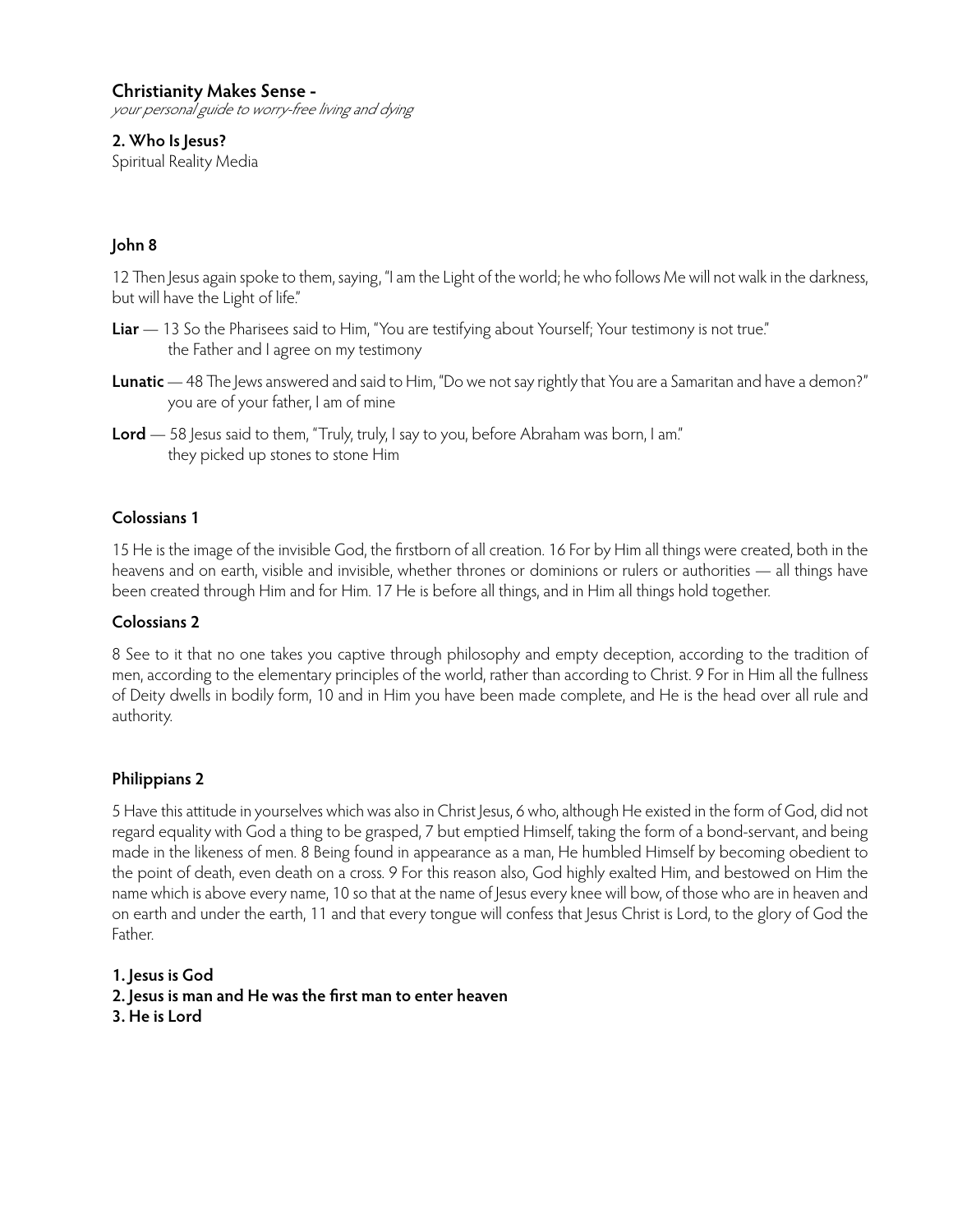your personal guide to worry-free living and dying

**3. Why Did Jesus Come To The Earth?** Spiritual Reality Media

### **He came to deal with sin**

Leviticus 17:11 For the life of the flesh is in the blood, and I have given it to you on the altar to make atonement for your souls; for it is the blood by reason of the life that makes atonement.

Romans 5:12 Therefore, just as through one man sin entered into the world, and death through sin, and so death spread to all men, because all sinned — 13 for until the Law sin was in the world, but sin is not imputed when there is no law. 14 Nevertheless death reigned from Adam until Moses, even over those who had not sinned in the likeness of the offense of Adam, who is a type of Him who was to come.

Galatians 4:4 But when the fullness of the time came, God sent forth His Son, born of a woman, born under the Law, 5 so that He might redeem those who were under the Law, that we might receive the adoption as sons.

Luke 19:10 For the Son of Man has come to seek and to save that which was lost.

1 Peter 3:18 For Christ also died for sins once for all, the just for the unjust, so that He might bring us to God, having been put to death in the flesh, but made alive in the spirit.

Acts 4:12 And there is salvation in no one else; for there is no other name under heaven that has been given among men by which we must be saved.

### **He came to give life**

John 1:4 In Him was life, and the life was the Light of men.

John 10:10 The thief comes only to steal and kill and destroy; I came that they may have life, and have it abundantly.

John 14:6 Jesus said to him, "I am the way, and the truth, and the life; no one comes to the Father but through Me."

Colossians 3:3 For you have died and your life is hidden with Christ in God. 4 When Christ, who is our life, is revealed, then you also will be revealed with Him in glory.

#### **He came to establish a victorious Kingdom**

1 Corinthians 15:24 then comes the end, when He hands over the kingdom to the God and Father, when He has abolished all rule and all authority and power. 25 For He must reign until He has put all His enemies under His feet. 26 The last enemy that will be abolished is death. 28 When all things are subjected to Him, then the Son Himself also will be subjected to the One who subjected all things to Him, so that God may be all in all.

Ephesians 1:9 He made known to us the mystery of His will, according to His kind intention which He purposed in Him 10 with a view to an administration suitable to the fullness of the times, that is, the summing up of all things in Christ, things in the heavens and things on the earth.

Romans 8:28 And we know that God causes all things to work together for good to those who love God, to those who are called according to His purpose.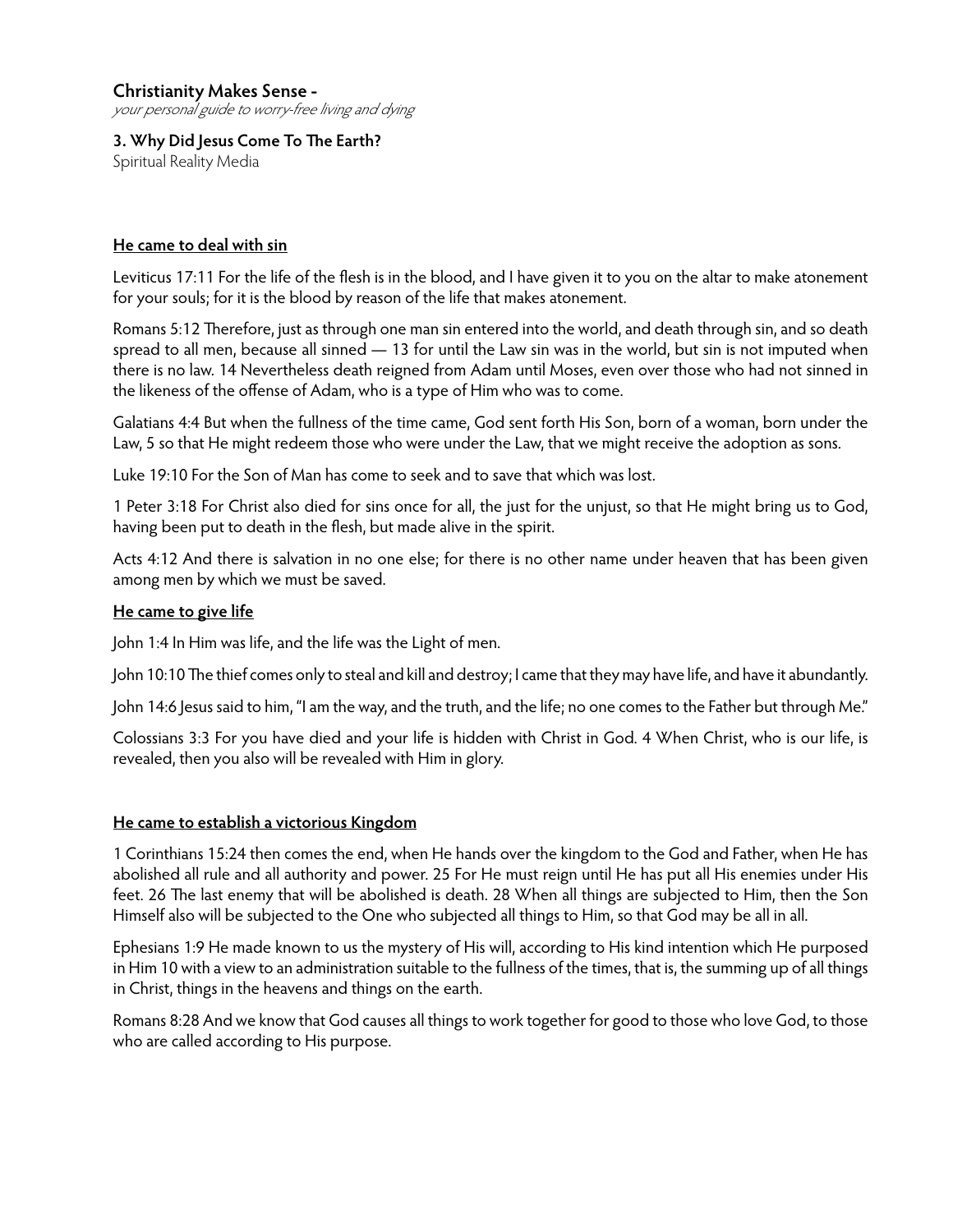your personal guide to worry-free living and dying

**4a. What Did Jesus Do While On The Earth?**  Spiritual Reality Media

### **He carried out His eternal plan.**

Acts 2:23 This Man, delivered over by the predetermined plan and foreknowledge of God, you nailed to a cross by the hands of godless men and put Him to death.

Luke 22:42 Saying, "Father, if You are willing, remove this cup from Me; yet not My will, but Yours be done."

Hebrews 12:2 Fixing our eyes on Jesus, the author and perfecter of faith, who for the joy set before Him endured the cross, despising the shame, and has sat down at the right hand of the throne of God.

## **He took on a sinless human body which He offered for sin.**

2 Corinthians 5:21 He made Him who knew no sin to be sin on our behalf, so that we might become the righteousness of God in Him.

Romans 5:6 For while we were still helpless, at the right time Christ died for the ungodly. 7 For one will hardly die for a righteous man; though perhaps for the good man someone would dare even to die. 8 But God demonstrates His own love toward us, in that while we were yet sinners, Christ died for us.

1 Peter 2:24 And He Himself bore our sins in His body on the cross, so that we might die to sin and live to righteousness; for by His wounds you were healed.

Hebrews 2:14 Therefore, since the children share in flesh and blood, He Himself likewise also partook of the same, that through death He might render powerless him who had the power of death, that is, the devil, 15 and might free those who through fear of death were subject to slavery all their lives.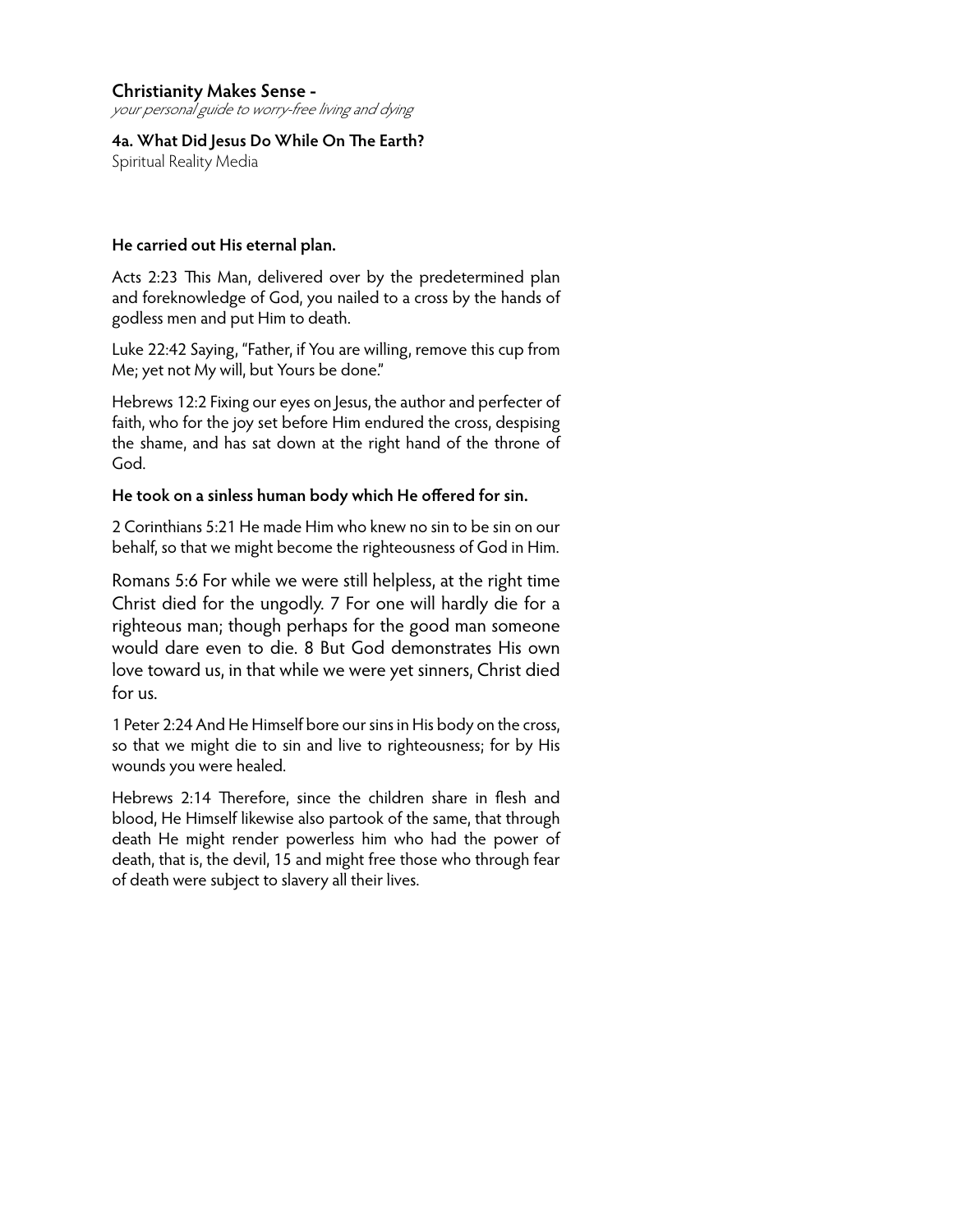your personal guide to worry-free living and dying

**4b. What Did Jesus Do While On The Earth?** Spiritual Reality Media

#### **Through resurrection He transformed His body.**

1 Corinthians 15:42 So also is the resurrection of the dead. It is sown a perishable body, it is raised an imperishable body; 43 it is sown in dishonor, it is raised in glory; it is sown in weakness, it is raised in power; 44 it is sown a natural body, it is raised a spiritual body. If there is a natural body, there is also a spiritual body. 45 So also it is written, "The first man, Adam, became a living soul." The last Adam became a life-giving spirit.

1 Corinthians 6:17 But the one who joins himself to the Lord is one spirit with Him.

1 Corinthians 12:13 For by one Spirit we were all baptized into one body, whether Jews or Greeks, whether slaves or free, and we were all made to drink of one Spirit.

John 14:23 Jesus answered and said to him, "If anyone loves Me, he will keep My word; and My Father will love him, and We will come to him and make Our abode with him.

#### **He presented His blood to the Father for our sin.**

Hebrews 9:11 But when Christ appeared as a high priest of the good things to come, He entered through the greater and more perfect tabernacle, not made with hands, that is to say, not of this creation; 12 and not through the blood of goats and calves, but through His own blood, He entered the holy place once for all, having obtained eternal redemption.

Hebrews 9:24 For Christ did not enter a holy place made with hands, a mere copy of the true one, but into heaven itself, now to appear in the presence of God for us; 25 nor was it that He would offer Himself often, as the high priest enters the holy place year by year with blood that is not his own. 26 Otherwise, He would have needed to suffer often since the foundation of the world; but now once at the consummation of the ages He has been manifested to put away sin by the sacrifice of Himself.

Hebrews 10:11 Every priest stands daily ministering and offering time after time the same sacrifices, which can never take away sins; 12 but He, having offered one sacrifice for sins for all time, sat down at the right hand of God, 13 waiting from that time onward until His enemies be made a footstool for His feet. 14 For by one offering He has perfected for all time those who are sanctified.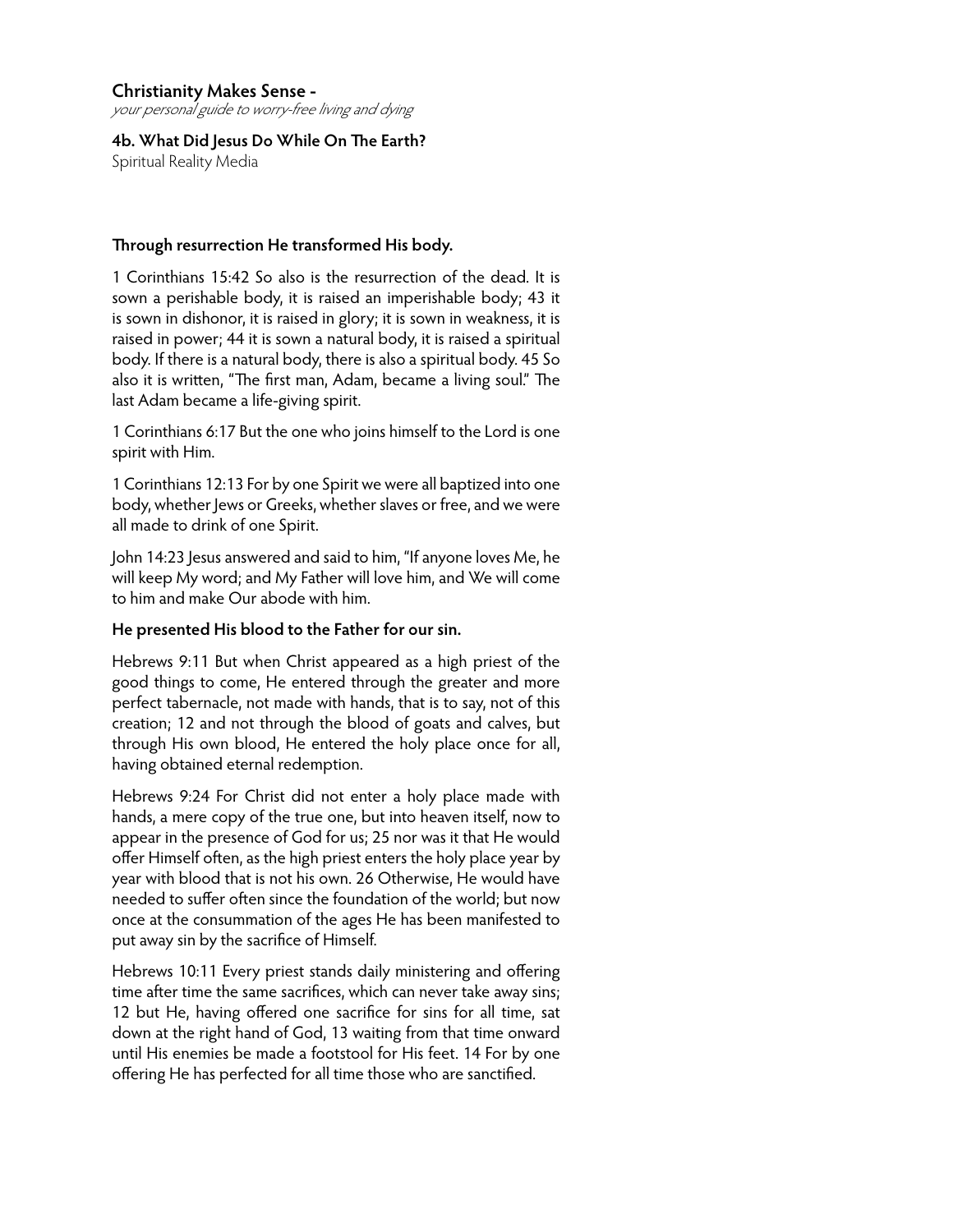**5. Being Born Again** Spiritual Reality Media

#### **What does born again mean?**

John 3:3 Jesus answered and said to him, "Truly, truly, I say to you, unless one is born again he cannot see the kingdom of God." 4 Nicodemus said to Him, "How can a man be born when he is old? He cannot enter a second time into his mother's womb and be born, can he?" 5 Jesus answered, "Truly, truly, I say to you, unless one is born of water and the Spirit he cannot enter into the kingdom of God. 6 That which is born of the flesh is flesh, and that which is born of the Spirit is spirit. 7 Do not be amazed that I said to you, 'You must be born again.' 8 The wind blows where it wishes and you hear the sound of it, but do not know where it comes from and where it is going; so is everyone who is born of the Spirit."

#### **How do you get born again?**

John 3:16 For God so loved the world, that He gave His only begotten Son, that whoever believes in Him shall not perish, but have eternal life. 17 For God did not send the Son into the world to judge the world, but that the world might be saved through Him.

Romans 10:9 That if you confess with your mouth Jesus as Lord, and believe in your heart that God raised Him from the dead, you will be saved; 10 for with the heart a person believes, resulting in righteousness, and with the mouth he confesses, resulting in salvation. 11 For the Scripture says, "Whoever believes in Him will not be disappointed." 12 For there is no distinction between Jew and Greek; for the same Lord is Lord of all, abounding in riches for all who call on Him; 13 for "Whoever will call on the Name of the Lord will be saved."

#### **What assurance can you have?**

John 10:27 My sheep hear My voice, and I know them, and they follow Me; 28 and I give eternal life to them, and they will never perish; and no one will snatch them out of My hand. 29 My Father, who has given them to Me, is greater than all; and no one is able to snatch them out of the Father's hand. 30 I and the Father are one.

1 John 5:10 The one who believes in the Son of God has the testimony in himself; the one who does not believe God has made Him a liar, because he has not believed in the testimony that God has given concerning His Son. 11 And the testimony is this, that God has given us eternal life, and this life is in His Son. 12 He who has the Son has the life; he who does not have the Son of God does not have the life. 13 These things I have written to you who believe in the name of the Son of God, so that you may know that you have eternal life.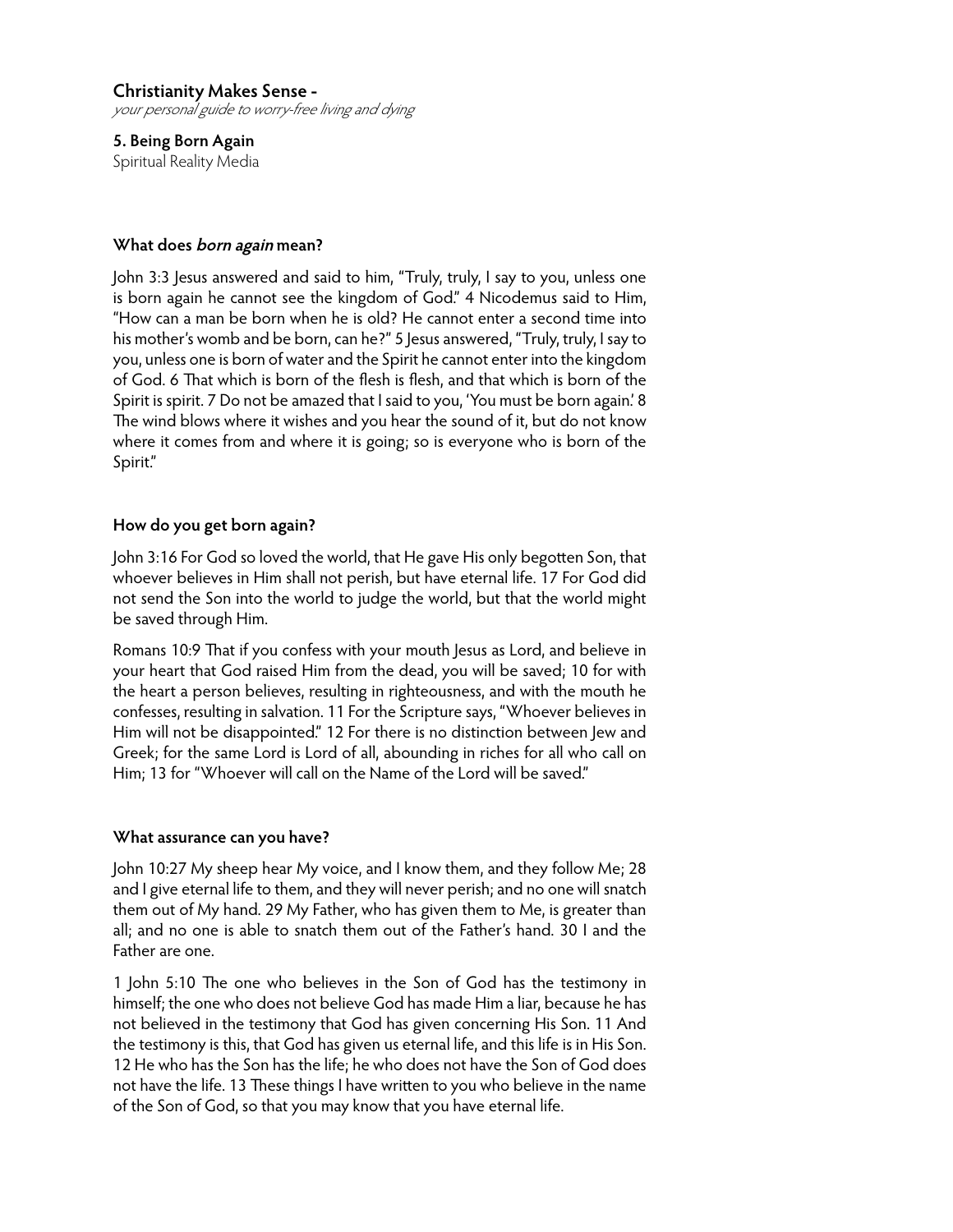**6. How To Live The Christian Life** Spiritual Reality Media

## **The foundation of your new life**

2 Corinthians 5:17 Therefore if anyone is in Christ, he is a new creature; the old things passed away; behold, new things have come.

1 Thessalonians 5:23 Now may the God of peace Himself sanctify you entirely; and may your spirit and soul and body be preserved complete, without blame at the coming of our Lord Jesus Christ. 24 Faithful is He who calls you, and He also will bring it to pass.

Philippians 1:6 For I am confident of this very thing, that He who began a good work in you will perfect it until the day of Christ Jesus.

## **Activating your new life**

Matthew 16:24 Then Jesus said to His disciples, "If anyone wishes to come after Me, he must deny himself, and take up his cross and follow Me. 25 For whoever wishes to save his life will lose it; but whoever loses his life for My sake will find it."

Galatians 2:20 I have been crucified with Christ; and it is no longer I who live, but Christ lives in me; and the life which I now live in the flesh I live by faith in the Son of God, who loved me and gave Himself up for me.

Romans 6:1 What shall we say then? Are we to continue in sin so that grace may increase? 2 May it never be! How shall we who died to sin still live in it? 3 Or do you not know that all of us who have been baptized into Christ Jesus have been baptized into His death? 4 Therefore we have been buried with Him through baptism into death, so that as Christ was raised from the dead through the glory of the Father, so we too might walk in newness of life.

Ephesians 4:20 But you did not learn Christ in this way, 21 if indeed you have heard Him and have been taught in Him, just as truth is in Jesus, 22 that, in reference to your former manner of life, you lay aside the old self, which is being corrupted in accordance with the lusts of deceit, 23 and that you be renewed in the spirit of your mind, 24 and put on the new self, which in the likeness of God has been created in righteousness and holiness of the truth.

Colossians 3:9 Do not lie to one another, since you laid aside the old self with its evil practices, 10 and have put on the new self who is being renewed to a true knowledge according to the image of the One who created him — 11 a renewal in which there is no distinction between Greek and Jew, circumcised and uncircumcised, barbarian, Scythian, slave and freeman, but Christ is all, and in all.

Hebrews 4:12 For the word of God is living and active and sharper than any two-edged sword, and piercing as far as the division of soul and spirit, of both joints and marrow, and able to judge the thoughts and intentions of the heart.

2 Corinthians 11:1-3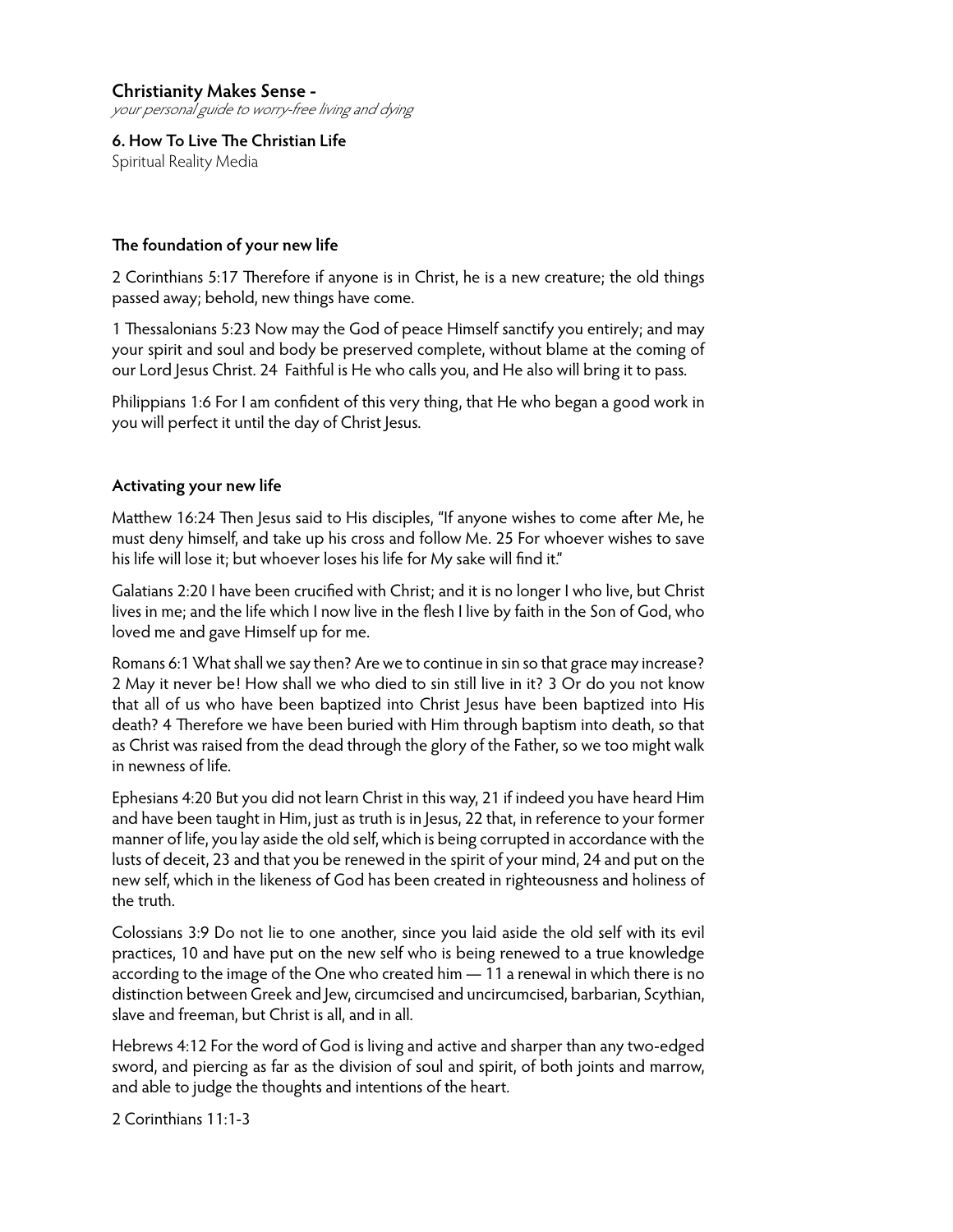your personal guide to worry-free living and dying

**7a. Worry-Free Living** Spiritual Reality Media

#### **Three causes of worry**

- assuming responsibility for things you can't control
- deciding that your needs will exceed your resources
- concluding that God will or has forgotten you

#### **"What if" is the mantra of worry**

Matthew 6:19 Do not store up for yourselves treasures on earth, where moth and rust destroy, and where thieves break in and steal. 20 But store up for yourselves treasures in heaven, where neither moth nor rust destroys, and where thieves do not break in or steal; 21 for where your treasure is, there your heart will be also. 22 The eye is the lamp of the body; so then if your eye is clear, your whole body will be full of light. 23 But if your eye is bad, your whole body will be full of darkness. If then the light that is in you is darkness, how great is the darkness! 24 No one can serve two masters; for either he will hate the one and love the other, or he will be devoted to one and despise the other. You cannot serve God and wealth.

Luke 12:32 Do not be afraid, little flock, for your Father has chosen gladly to give you the kingdom. 33 Sell your possessions and give to charity; make yourselves money belts which do not wear out, an unfailing treasure in heaven, where no thief comes near nor moth destroys. 34 For where your treasure is, there your heart will be also.

#### **How big is God?**

Jeremiah 32:17 Ah Lord God! Behold, You have made the heavens and the earth by Your great power and by Your outstretched arm! Nothing is too difficult for You.

Romans 11:33 Oh, the depth of the riches both of the wisdom and knowledge of God! How unsearchable are His judgments and unfathomable His ways! 34 For who has known the mind of the Lord, or who became His coiunselor? 35 Or who has first given to Him that it might be paid back to him again? 36 For from Him and through Him and to Him are all things. To Him be the glory forever. Amen.

Psalm 31:14 But as for me, I trust in You, O Lord, I say, "You are my God." 15 My times are in Your hand; deliver me from the hand of my enemies and from those who persecute me.

Psalm 138:8 The Lord will accomplish what concerns me; Your lovingkindness, O Lord, is everlasting; do not forsake the works of Your hands.

Isaiah 54:17 "No weapon that is formed against you will prosper; and every tongue that accuses you in judgment you will condemn. This is the heritage of the servants of the Lord, and their vindication is from Me," declares the Lord.

Romans 8:35 Who will separate us from the love of Christ? Will tribulation, or distress, or persecution, or famine, or nakedness, or peril, or sword? 37 But in all these things we overwhelmingly conquer through Him who loved us. 38 For I am convinced that neither death, nor life, nor angels, nor principalities, nor things present, nor things to come, nor powers, 39 nor height, nor depth, nor any other created thing, will be able to separate us from the love of God, which is in Christ Jesus our Lord.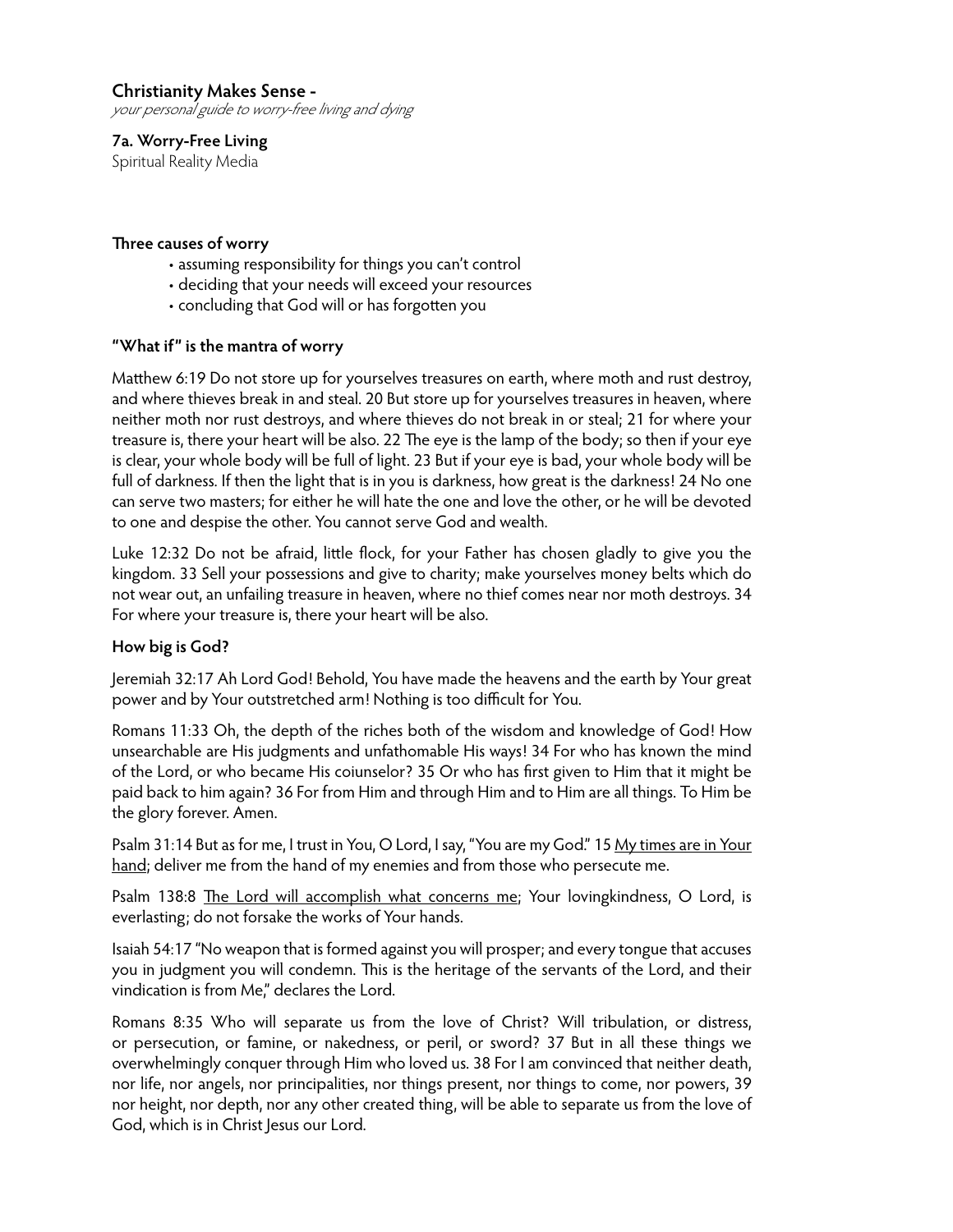**7b. Worry-Free Living** Spiritual Reality Media

## **Jesus' further teaching against worry**

Matthew 6:25 For this reason I say to you, do not be worried about your life, as to what you will eat or what you will drink; nor for your body, as to what you will put on. Is not life more than food, and the body more than clothing? 26 Look at the birds of the air, that they do not sow, nor reap nor gather into barns, and yet your heavenly Father feeds them. Are you not worth much more than they? 27 And who of you by being worried can add a single hour to his life? 28 And why are you worried about clothing? Observe how the lilies of the field grow; they do not toil nor do they spin, 29 yet I say to you that not even Solomon in all his glory clothed himself like one of these. 30 But if God so clothes the grass of the field, which is alive today and tomorrow is thrown into the furnace, will He not much more clothe you? You of little faith!

31 Do not worry then, saying, 'What will we eat?' or 'What will we drink?' or 'What will we wear for clothing?' 32 For the Gentiles eagerly seek all these things; for your heavenly Father knows that you need all these things. 33 But seek first His kingdom and His righteousness, and all these things will be added to you. 34 So do not worry about tomorrow; for tomorrow will care for itself. Each day has enough trouble of its own.

## **Paul's teaching against worry**

Philippians 4:6 Be anxious for nothing, but in everything by prayer and supplication with thanksgiving let your requests be made known to God. 7 And the peace of God, which surpasses all comprehension, will guard your hearts and your minds in Christ Jesus. 8 Finally, brethren, whatever is true, whatever is honorable, whatever is right, whatever is pure, whatever is lovely, whatever is of good repute, if there is any excellence and if anything worthy of praise, dwell on these things.

## **Don't worry about advancement**

1 Peter 5:6 Therefore humble yourselves under the mighty hand of God, that He may exalt you at the proper time, 7 casting all your anxiety on Him, because He cares for you.

## **God always cares so come close**

Hebrews 4:14 Therefore, since we have a great high priest who has passed through the heavens, Jesus the Son of God, let us hold fast our confession. 15 For we do not have a high priest who cannot sympathize with our weaknesses, but One who has been tempted in all things as we are, yet without sin. 16 Therefore let us draw near with confidence to the throne of grace, so that we may receive mercy and find grace to help in time of need.